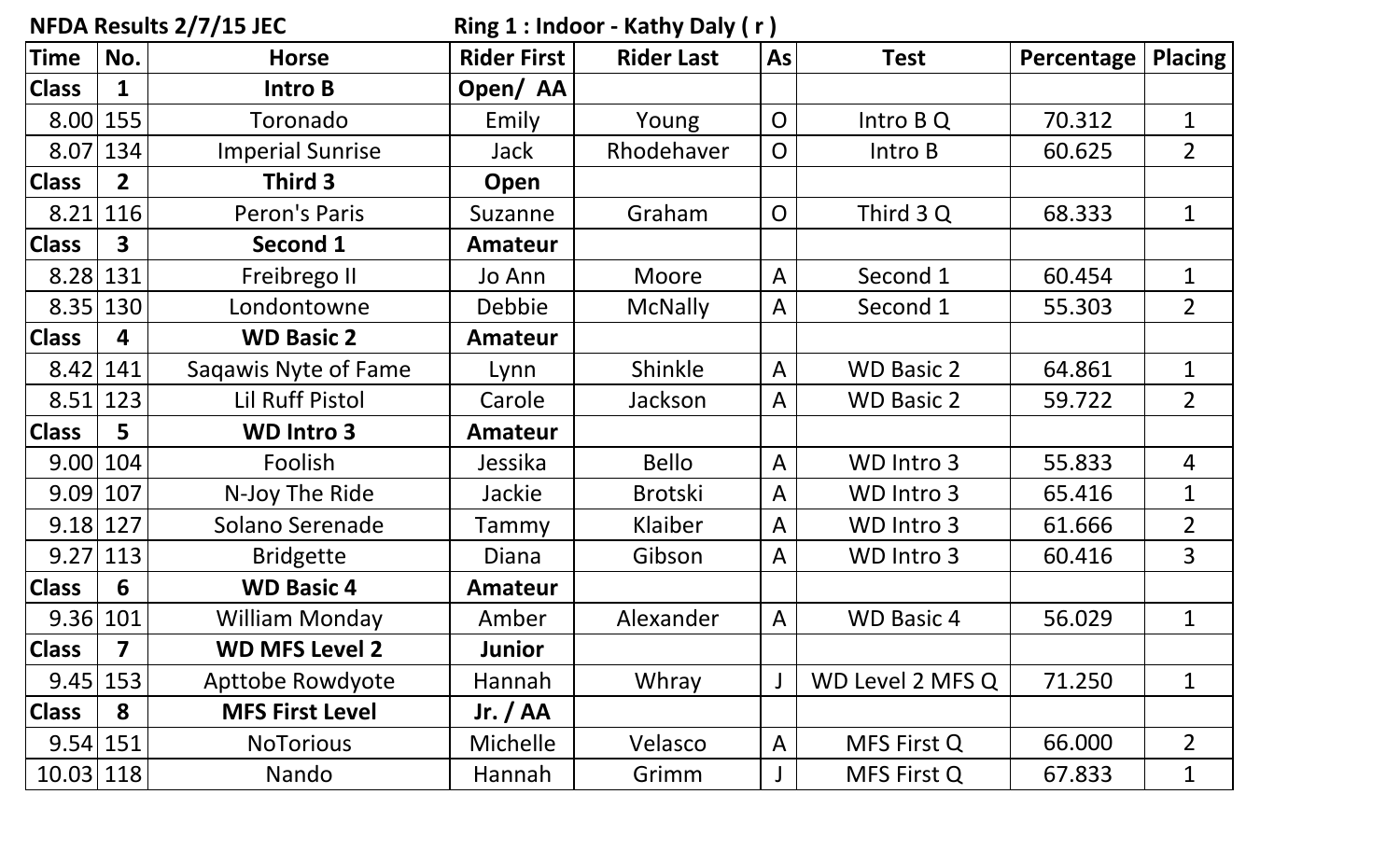| <b>Class</b> | 9         | <b>WD Basic 1</b>           | <b>Junior</b>  |                 |                |                   |         |                |
|--------------|-----------|-----------------------------|----------------|-----------------|----------------|-------------------|---------|----------------|
| 10.24        | 111       | Peazy                       | <b>Brooke</b>  | Crosby          |                | <b>WD Basic 1</b> | 66.451  | $\mathbf 1$    |
| 10.33        | 154       | <b>KK Magic Pudden</b>      | Hannah         | <b>Williams</b> |                | <b>WD Basic 1</b> | 61.129  | $\overline{2}$ |
| <b>Class</b> | <b>9A</b> | <b>WD Intro 1</b>           | <b>Junior</b>  |                 |                |                   |         |                |
| 10.42        | 108       | Zippen With Chocolet        | Lauren         | <b>Buie</b>     |                | WD Intro 1        | 64.821  | 2 <sup>1</sup> |
| 10.51        | 128       | Poco                        | Emerson        | Lewis           |                | WD Intro 1        | 59.285  | 3              |
| 11.00        | 120       | Ginger                      | Taylor         | Hammann         |                | WD Intro 1        | 68.571  | $\mathbf 1$    |
| <b>Class</b> | 10        | <b>WD Intro 3</b>           | <b>Junior</b>  |                 |                |                   |         |                |
| 11.09        | 145       | <b>Major Style</b>          | Katie          | <b>Stecker</b>  |                | WD Intro 3        | 66.875  | $\mathbf{1}$   |
| 11.18        | 121       | Miss Little Jill            | Ginger         | <b>Harley</b>   |                | WD Intro 3        | 52.291  | 4              |
| 11.27        | 124       | <b>Hollywoods Dancer</b>    | <b>Brenna</b>  | Johnson         |                | WD Intro 3        | 53.333  | 3              |
| 11.36        | 133       | Mr. Boggie Mac              | Emma           | Remisiewicz     |                | WD Intro 3        | 55.416  | $\overline{2}$ |
| <b>Class</b> | 11        | First 1                     | Open           |                 |                |                   |         |                |
| 12.45        | 119       | John Chevalier              | Amber          | Hagin           | $\mathsf{O}$   | First 1           | 57.963  | $\overline{2}$ |
| 1.06         | 103       | Zwartz Eisberg              | Suzanne        | Graham          | O              | First 1           | 63.703  | 1              |
| <b>Class</b> | 11        | First 1                     | <b>Amateur</b> |                 |                |                   |         |                |
| 12.52        | 125       | Laterak of Starry Knight    | Lisa           | Kaatz           | $\overline{A}$ | First 1           | 57.963  | 2 <sup>1</sup> |
| 12.59        | 112       | Ruby                        | <b>Tricia</b>  | Estes           | $\overline{A}$ | First 1           | scratch | scratch        |
| $1.13$ 132   |           | The Oracle                  | <b>Melissa</b> | Pearson         | $\mathsf{A}$   | First 1           | 62.778  | 1              |
| <b>Class</b> | 12        | Fourth 2                    | <b>Amateur</b> |                 |                |                   |         |                |
| 1.20 102     |           | Pop Art                     | Karin          | Andra           | $\mathsf{A}$   | Fourth 2          | 60.417  | $\mathbf 1$    |
| <b>Class</b> | 13        | <b>Training 1</b>           | <b>Amateur</b> |                 |                |                   |         |                |
| 11.43 126    |           | Hotse T. Blackstone         | Lisa           | Kaatz           | $\mathsf{A}$   | Training 1 (ROT)  | 53.040  | $\overline{4}$ |
| 1.27 110     |           | <b>Artful Dodger</b>        | Maria          | Croft           | $\mathsf{A}$   | Training 1        | 59.130  | $\overline{2}$ |
| 1.34 144     |           | <b>Blarney Stone's Lola</b> | Lisa           | <b>Spallone</b> | $\mathsf{A}$   | Training 1        | 57.826  | 3              |
| $1.48$   114 |           | Mabel                       | Beth           | Gould           | $\mathsf{A}$   | Training 1        | 70.434  | $\mathbf{1}$   |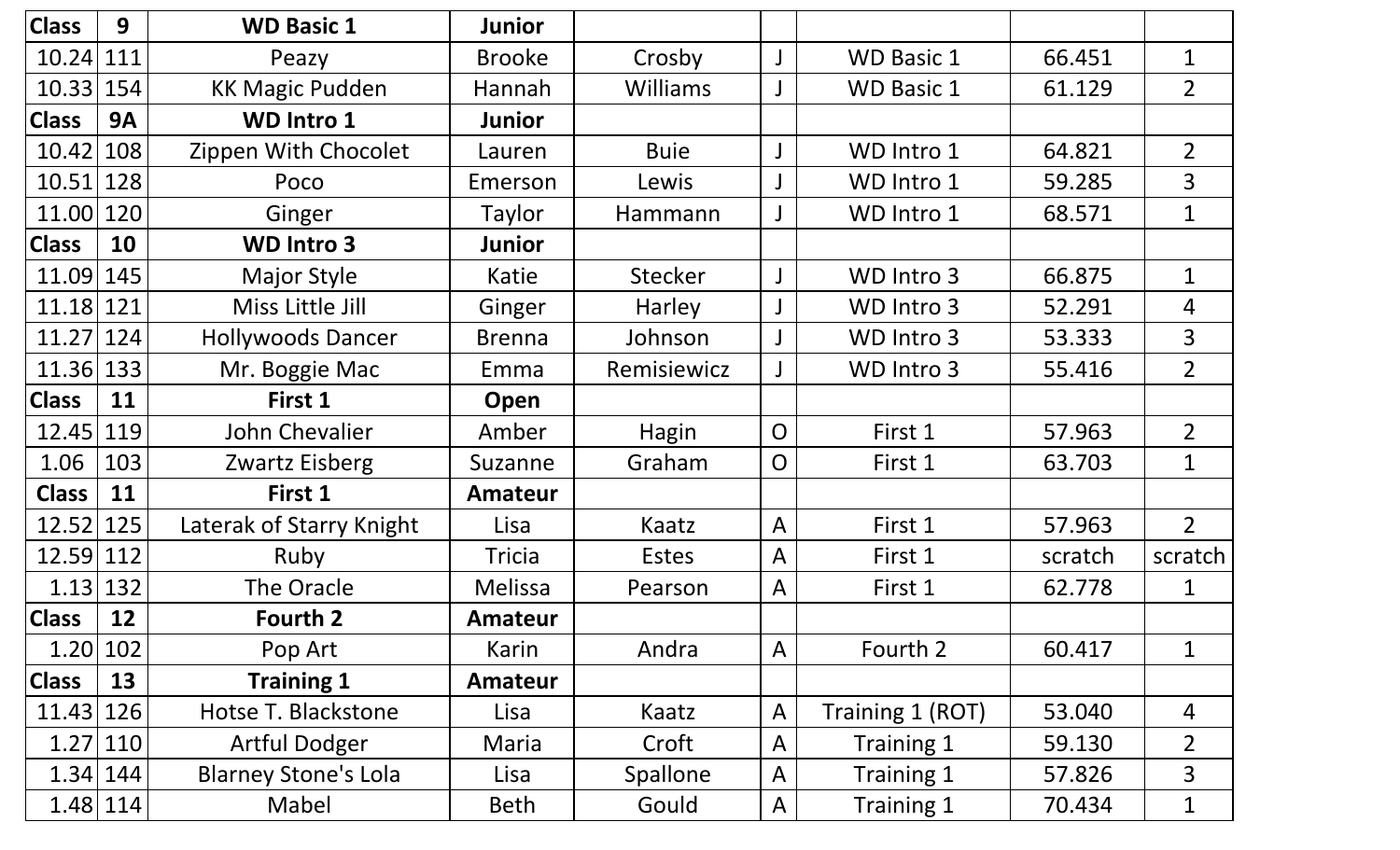| <b>Class</b>       | <b>13A</b> | <b>Intro A</b>           | <b>Amateur</b> |                  |                |                   |         |                |
|--------------------|------------|--------------------------|----------------|------------------|----------------|-------------------|---------|----------------|
| 1.41               | 159        | Cool Man Shade           | Lisa           | <b>Beardsley</b> | $\overline{A}$ | Intro A           | 68.125  | $\mathbf{1}$   |
| <b>Class</b>       | 14         | <b>Second 3</b>          | Open           |                  |                |                   |         |                |
| 1.55               | 140        | <b>Braveheart</b>        | Maggie         | Selbert          | $\overline{O}$ | Second 3 Q        | 58.659  | $\mathbf{1}$   |
| <b>Class</b>       | 15         | <b>WD Basic 1</b>        | <b>Amateur</b> |                  |                |                   |         |                |
| 2.02               | 141        | Sagawis Nyte of Fame     | Lynn           | Shinkle          | $\mathsf{A}$   | <b>WD Basic 1</b> | 64.677  | $\overline{2}$ |
| 2.11               | 101        | <b>William Monday</b>    | Amber          | Alexander        | A              | <b>WD Basic 1</b> | 58.710  | 5              |
| 2.20               | 123        | <b>Lil Ruff Pistol</b>   | Carole         | Jackson          | A              | <b>WD Basic 1</b> | 62.097  | $\overline{3}$ |
| 2.29               | 109        | <b>ACE</b>               | Denise         | Cox              | A              | <b>WD Basic 1</b> | 66.129  | $\mathbf{1}$   |
| 2.38               | 149        | Happy Ray Olena Prom     | Denise         | <b>Umphress</b>  | A              | <b>WD Basic 1</b> | 60.968  | 4              |
| <b>Class</b>       | 16         | <b>WD Level 1-4</b>      | Open           |                  |                |                   |         |                |
| 3.01               | 146        | DAR Sonny's Cupid        | <b>Brandi</b>  | Tate             | $\overline{O}$ | WD Level 1-4      | scratch | scratch        |
| <b>Class</b>       | 17         | <b>Second 2</b>          | Junior         |                  |                |                   |         |                |
| 3.08               | 118        | Nando                    | Hannah         | Grimm            |                | Second 2          | 60.385  | $\mathbf{1}$   |
| <b>Class</b>       | 18         | <b>WD Basic 2</b>        | <b>Junior</b>  |                  |                |                   |         |                |
| 3.15               | 111        | Peazy                    | <b>Brooke</b>  | Crosby           |                | <b>WD Basic 2</b> | 63.889  | $\mathbf{1}$   |
| 3.24               | 154        | <b>KK Magic Pudden</b>   | Hannah         | <b>Williams</b>  |                | <b>WD Basic 2</b> | scratch | scratch        |
| <b>Class</b>       | 19         | <b>Intro B</b>           | <b>Junior</b>  |                  |                |                   |         |                |
| 3.33               | 147        | <b>Great Pass</b>        | Darius         | Taylor           |                | Intro B Q         | 75.313  | $\mathbf 1$    |
| 3.40 105           |            | Dante                    | Melody         | <b>Boock</b>     |                | Intro B Q         | 62.500  | 3              |
|                    | 3.47 106   | Something to Be Proud Of | Cassandre      | <b>Broad</b>     |                | Intro B Q         | 64.375  | $\overline{2}$ |
| $3.54$   157       |            | <b>Dillon's Maiden</b>   | Ermolene       | Cox              |                | Intro B Q         | 61.563  | 4              |
| <b>Extra Rides</b> |            |                          |                |                  |                |                   |         |                |
| <b>ROT</b>         | 115        | Ramses                   | <b>Birgit</b>  | Grafe            | A              | First 3           | 59.559  | <b>NP</b>      |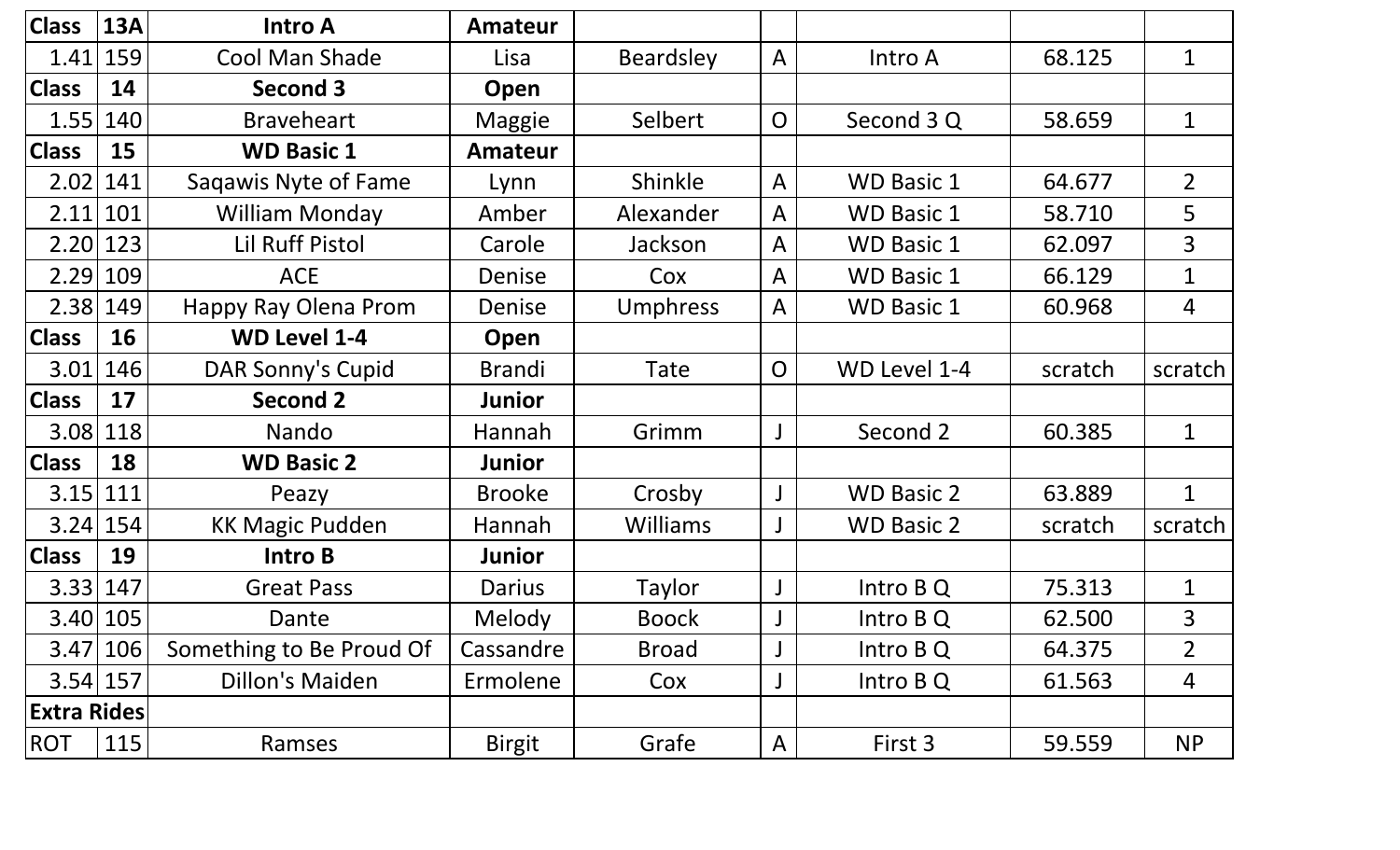|              | Ring 2 : Outdoor - Kristen Petzhold (L with distinction) |                              |                    |                   |                |                    |         |                |
|--------------|----------------------------------------------------------|------------------------------|--------------------|-------------------|----------------|--------------------|---------|----------------|
| Time         | No.                                                      | <b>Horse</b>                 | <b>Rider First</b> | <b>Rider Last</b> | As             | <b>Test</b>        |         |                |
| <b>Class</b> | 20                                                       | <b>Training 2</b>            | <b>Amateur</b>     |                   |                |                    |         |                |
| 8.07         | 114                                                      | Mabel                        | <b>Beth</b>        | Gould             | $\mathsf{A}$   | Training 2         | 65.190  | $\mathbf{1}$   |
| $8.14$   112 |                                                          | Ruby                         | <b>Tricia</b>      | <b>Estes</b>      | $\overline{A}$ | Training 2         | scratch | scratch        |
| 8.21         | 138                                                      | Donna Gracia                 | Linda              | Scott             | $\overline{A}$ | Training 2         | 64.420  | $\overline{2}$ |
| <b>Class</b> | 21                                                       | <b>Training 3</b>            | Open               |                   |                |                    |         |                |
| 8.28 119     |                                                          | John Chevalier               | Amber              | Hagin             | $\overline{O}$ | Training 3 Q       | 62.270  | $\overline{2}$ |
| 8.35         | 155                                                      | Toronado                     | Emily              | Young             | $\overline{O}$ | Training 3 Q       | 59.770  | $\overline{3}$ |
| 11.23        | 103                                                      | Zwartz Eisberg               | Suzanne            | Graham            | $\overline{O}$ | Training 3 Q (ROT) | 71.360  | $\mathbf{1}$   |
| <b>Class</b> | 22                                                       | <b>Training 1</b>            | Open               |                   |                |                    |         |                |
| 8.42         | 134                                                      | <b>Imperial Sunrise</b>      | <b>Jack</b>        | Rhodehaver        | $\overline{O}$ | Training 1         | 59.350  | $\mathbf{1}$   |
| <b>Class</b> | 23                                                       | Fourth 1                     | <b>Amateur</b>     |                   |                |                    |         |                |
| 8.49         | 102                                                      | Pop Art                      | Karin              | Andra             | $\bigwedge$    | Fourth 1           | 61.220  | $\mathbf{1}$   |
| <b>Class</b> | 24                                                       | <b>Intro B</b>               | <b>Amateur</b>     |                   |                |                    |         |                |
| 8.00 159     |                                                          | Cool Man Shade               | Lisa               | <b>Beardsley</b>  | $\overline{A}$ | Intro B Q (ROT)    | 57.500  | 6              |
| 8.56 158     |                                                          | <b>Bailey's Irish Cream</b>  | Tammy              | Slater            | $\mathsf{A}$   | Intro B Q          | 63.130  | $\overline{3}$ |
| $9.03$ 144   |                                                          | <b>Blarney Stone's Lola</b>  | Lisa               | Spallone          | $\mathsf{A}$   | Intro B Q          | 58.750  | 5              |
| 9.10 150     |                                                          | <b>SVS Patriots Wildfire</b> | Leonara            | Vargas            | $\mathsf{A}$   | Intro B            | 55.310  | $\overline{7}$ |
| $9.17$ 110   |                                                          | <b>Artful Dodger</b>         | Maria              | Croft             | $\mathsf{A}$   | Intro B Q          | 67.500  | $\mathbf{1}$   |
| 9.24 137     |                                                          | <b>Tattersall</b>            | Suzanne            | Sciancalepore     | $\overline{A}$ | Intro B Q          | 64.690  | $\overline{2}$ |
| 9.31 126     |                                                          | Hotse T. Blackstone          | Lisa               | Kaatz             | $\bigwedge$    | Intro B Q          | 60.310  | $\overline{4}$ |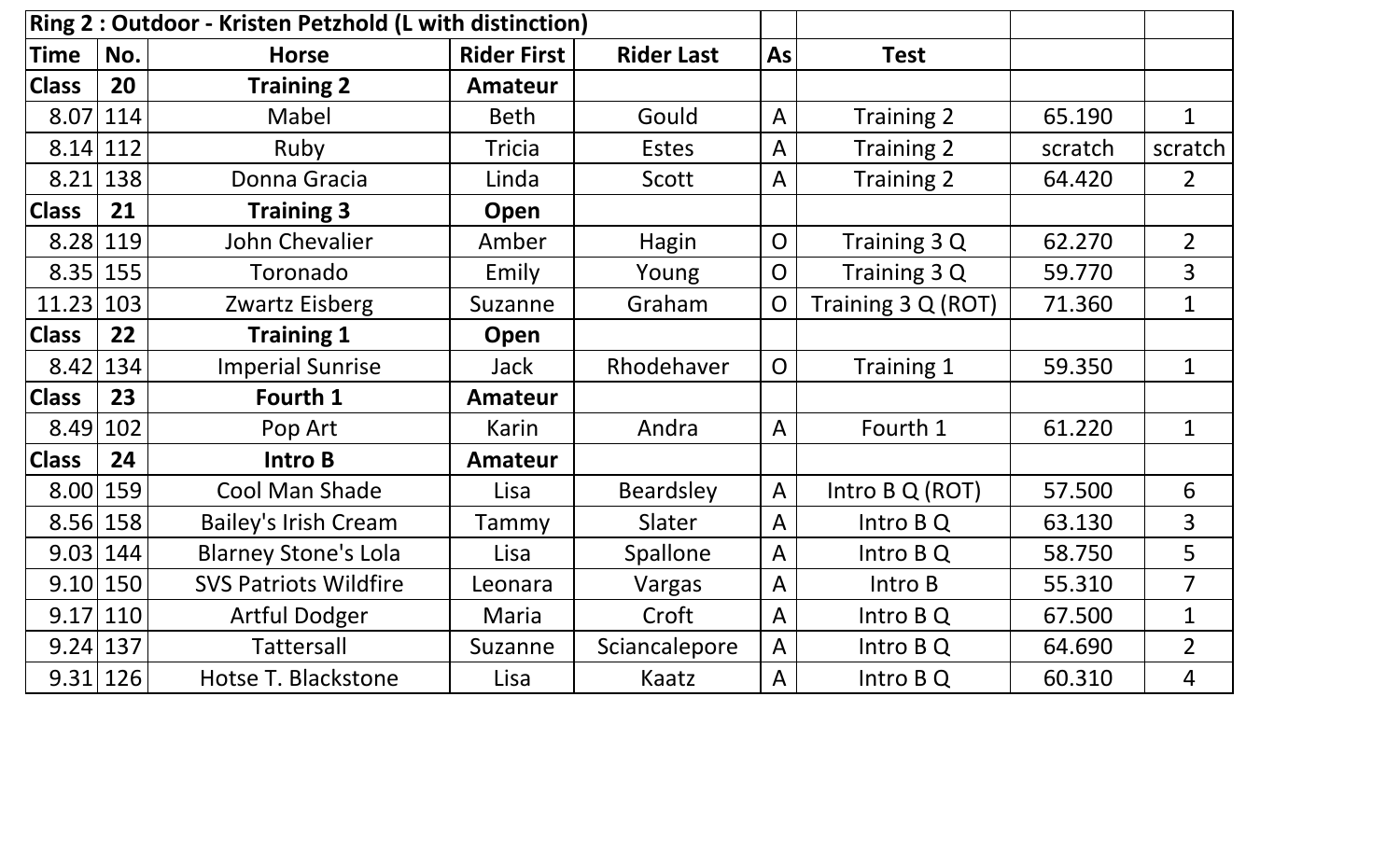| <b>Class</b> | 25  | Second 3             | Jr. $/$ AA     |                 |                         |              |         |                |
|--------------|-----|----------------------|----------------|-----------------|-------------------------|--------------|---------|----------------|
| 9.38         | 131 | Freibrego II         | Jo Ann         | Moore           | $\overline{\mathsf{A}}$ | Second 3     | 63.410  | $2^{\circ}$    |
| 9.45         | 129 | Peron's Paris        | Sandi          | Lucas           | $\mathsf{A}$            | Second 3 Q   | 54.150  | 4              |
| 9.52         | 115 | Ramses               | <b>Birgit</b>  | Grafe           | A                       | Second 3     | 59.390  | $\overline{3}$ |
| 9.59         | 136 | Lambada              | <b>Nikki</b>   | Scarpino        |                         | Second 3     | 66.710  | $\mathbf 1$    |
| <b>Class</b> | 26  | <b>WD Intro 4 Q</b>  | <b>Amateur</b> |                 |                         |              |         |                |
| 10.20        | 104 | Foolish              | Jessika        | <b>Bello</b>    | $\mathsf{A}$            | WD Intro 4 Q | 55.170  | $\overline{7}$ |
| 10.29        | 107 | N-Joy The Ride       | Jackie         | <b>Brotski</b>  | $\overline{A}$          | WD Intro 4 Q | 63.790  | $\overline{4}$ |
| 10.38        | 127 | Solano Serenade      | Tammy          | Klaiber         | $\overline{\mathsf{A}}$ | WD Intro 4   | 64.660  | 3              |
| 10.47        | 109 | <b>ACE</b>           | Denise         | Cox             | $\mathsf{A}$            | WD Intro 4   | 65.860  | $\overline{2}$ |
| 10.56        | 149 | Happy Ray Olena Prom | Denise         | <b>Umphress</b> | $\mathsf{A}$            | WD Intro 4   | 63.450  | 5              |
| 11.05        | 113 | <b>Bridgette</b>     | Diana          | Gibson          | A                       | WD Intro 4 Q | 68.100  | $\mathbf 1$    |
| 11.14        | 143 | Rusty                | Pam            | Smith           | A                       | WD Intro 4   | 61.550  | 6              |
| <b>Class</b> | 27  | <b>Training 3</b>    | Amateur        |                 |                         |              |         |                |
| 11.30        | 132 | The Oracle           | Melissa        | Pearson         | $\overline{A}$          | Training 3   | 66.140  | $\overline{2}$ |
| 11.37        | 112 | Ruby                 | <b>Tricia</b>  | <b>Estes</b>    | $\overline{A}$          | Training 3   | scratch | scratch        |
| 11.44        | 138 | Donna Gracia         | Linda          | Scott           | $\mathsf{A}$            | Training 3 Q | 66.360  | 1              |
| <b>Class</b> | 28  | Intro C              | <b>Amateur</b> |                 |                         |              |         |                |
| 11.51        | 137 | <b>Tattersall</b>    | Suzanne        | Sciancalepore   | $\mathsf{A}$            | Intro C      | 63.000  | 1              |
| <b>Class</b> | 29  | <b>WD Level 1-2</b>  | Open           |                 |                         |              |         |                |
| 11.58   146  |     | DAR Sonny's Cupid    | <b>Brandi</b>  | Tate            | $\mathsf{O}$            | WD Level 1-2 | 65.410  | 1              |
| <b>Class</b> | 30  | First 3              | Open           |                 |                         |              |         |                |
| 12.50 142    |     | Paint Your Wagon     | Adriana        | Smith           | $\overline{O}$          | First 3      | 65.000  | 1              |
| 12.57 117    |     | Justice              | Suzanne        | Graham          | $\overline{O}$          | First 3 Q    | 64.850  | $\overline{2}$ |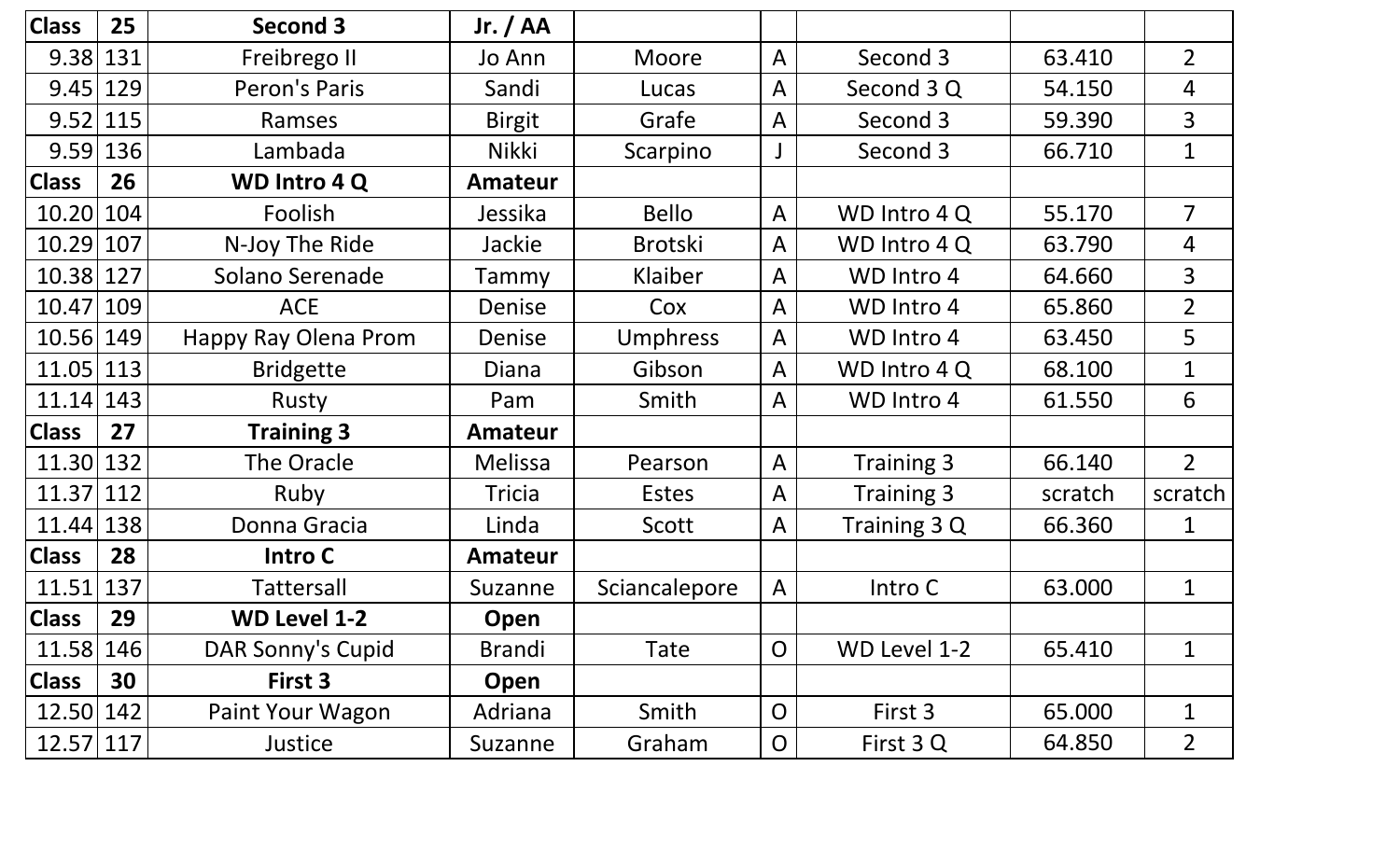| <b>Class</b> | 31  | <b>Intro A</b>               | <b>Amateur</b> |                |                         |                   |           |                |
|--------------|-----|------------------------------|----------------|----------------|-------------------------|-------------------|-----------|----------------|
| 1.04         | 150 | <b>SVS Patriots Wildfire</b> | Leonara        | Vargas         | $\overline{\mathsf{A}}$ | Intro A           | 56.880    | $\overline{2}$ |
| 1.11         | 158 | <b>Bailey's Irish Cream</b>  | Tammy          | Slater         | $\mathsf{A}$            | Intro A           | 62.810    | 1              |
| <b>Class</b> | 32  | <b>Intro A</b>               | <b>Junior</b>  |                |                         |                   |           |                |
| 1.18         | 147 | <b>Great Pass</b>            | Darius         | Taylor         |                         | Intro A           | 65.310    | $\mathbf 1$    |
| 1.25         | 105 | Diva                         | Melody         | <b>Boock</b>   |                         | Intro A           | 61.250    | $\overline{3}$ |
| 1.32         | 106 | Something to Be Proud Of     | Cassandre      | <b>Broad</b>   |                         | Intro A           | 60.937    | $\overline{4}$ |
| $1.39$ 157   |     | <b>Dillon's Maiden</b>       | Ermolene       | Cox            |                         | Intro A           | 65.000    | $2^{\circ}$    |
| <b>Class</b> | 33  | First 3                      | <b>Amateur</b> |                |                         |                   |           |                |
| 1.46         | 130 | Londontowne                  | Debbie         | <b>McNally</b> | $\overline{\mathsf{A}}$ | First 3           | 62.500    | $2^{\circ}$    |
| $1.53$ 115   |     | Ramses                       | <b>Birgit</b>  | Grafe          | $\mathsf{A}$            | First 3           | <b>NS</b> | <b>NS</b>      |
| 2.00         | 148 | And A Nod                    | <b>Barbara</b> | Turner         | $\overline{\mathsf{A}}$ | First 3 Q         | 58.088    | 3              |
| 2.07         | 152 | Ms. Mosaic                   | Michelle       | Velasco        | $\overline{\mathsf{A}}$ | First 3 Q         | 63.823    | $\mathbf{1}$   |
| <b>Class</b> | 34  | <b>Intermediare 2</b>        | Open           |                |                         |                   |           |                |
| 2.14         | 156 | Renoir                       | Patricia       | Deasy          | $\overline{O}$          | Intermediare 2 Q  | 67.368    | $\mathbf 1$    |
| <b>Class</b> | 35  | <b>WD Intro 2</b>            | <b>Junior</b>  |                |                         |                   |           |                |
|              |     |                              |                |                |                         |                   |           |                |
| 2.37         | 108 | Zippen With Chocolet         | Lauren         | <b>Buie</b>    |                         | WD Intro 2        | 63.333    | $\overline{4}$ |
| 2.46         | 128 | Poco                         | Emerson        | Lewis          |                         | WD Intro 2        | 64.375    | $\overline{2}$ |
| 2.55         | 120 | Ginger                       | Taylor         | Hammann        |                         | WD Intro 2        | 64.583    | 1              |
| $3.04$ 145   |     | <b>Major Style</b>           | Katie          | <b>Stecker</b> |                         | <b>WD Intro 2</b> | 64.166    | 3              |
| <b>Class</b> | 36  | <b>WD Intro 4</b>            | <b>Junior</b>  |                |                         |                   |           |                |
| 3.13         | 121 | Miss Little Jill             | Ginger         | Harley         |                         | WD Intro 4        | 68.448    | $\overline{2}$ |
| 3.22         | 124 | <b>Hollywoods Dancer</b>     | <b>Brenna</b>  | Johnson        |                         | WD Intro 4        | 63.793    | 3              |
| 3.31         | 133 | Mr. Boggie Mac               | Emma           | Remisiewicz    |                         | WD Intro 4        | 72.413    | $\mathbf 1$    |
| <b>Class</b> | 37  | <b>WD Level 2-4 Q</b>        | <b>Junior</b>  |                |                         |                   |           |                |